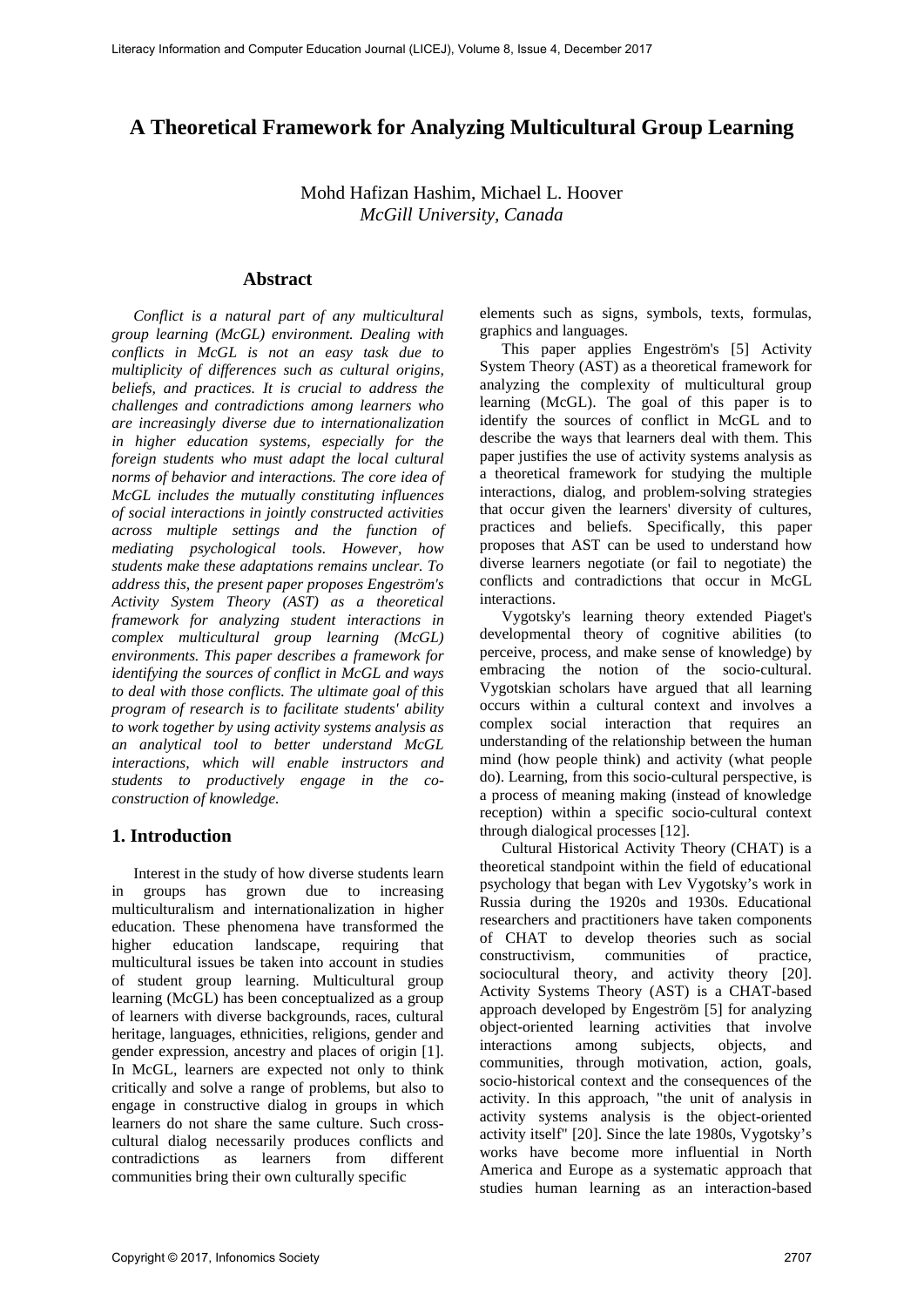engagement between individuals and their environment [3], [5], [8], [20]. Subsequently, this theoretical paradigm has influenced the development of the field of the Learning Sciences beginning in the late 1990s. Although Vygotsky did not distinguish activity from action in his writing, we adopt his student Leont'ev's [15] construct of activity when discussing the multicultural group learning throughout this paper.

The Learning Sciences are interdisciplinary in nature, combining research on knowledge and skills in the fields of cognitive science, educational psychology, instructional design, computer science, anthropology, and sociology. It aims "to better understand the cognitive and social processes that result in the most effective learning and to use this knowledge to redesign classrooms and other learning environments so that people learn more deeply and more effectively" [17]. The field of Learning Sciences has significantly transformed our approach towards learning: from instructionism to a constructivist approach, and gradually shifted to a sociocultural approach.

With the internationalization of higher education, international students are expected to adapt the local cultural norms of behavior and actively participate in classroom interactions. However, this is not an easy task when there are multiple cultures coming into play, giving rise to conflicting norms and expectations among learners. To resolve these multiple conflicts within such complex learning activities, Engeström proposed the third generation of Activity Theory, a reorientation of CHAT from the individual's higher psychological functions to the collective activity systems that then lead learners "to develop conceptual tools to understand dialogue, multiple perspectives, and networks of interacting activity systems" [5]. This reorientation permits us to focus on questions of diversity in the interactions and dialog among students who come from different cultural traditions. Problems in interactions among learners arise when they bring with them their own cultural elements such as signs, symbols, text, formulas, graphics and languages. What binds a group of learners together is that they share a common goal in the learning activity. In contrast to multicultural learning environments, culture remains invisible in a monoculture learning environment, and instructors tend to pay attention to culture only when different cultural patterns arise in the same learning environment. An AST approach provides the means to systematically analyze student interaction while considering how the individual's or group's interactions affect their learning activities in a McGL environment.

As research on group learning has focused on the technological and pedagogical aspects, the social aspects of group learning remain under-investigated due to "the fact that the social aspects of collaboration are often taken for granted" [4]. While learning scientists have investigated learning and its processes, the mechanisms of social interaction in group learning are still not well understood. As a theory-driven framework, Engeström's [5] AST can enhance traditional qualitative investigations of complex learning environments, including McGL, by providing a well-defined framework and focus for analysis.

This paper proposes using AST as a method of sociocultural analysis to understand the complexity and inter-relatedness of McGL. AST focuses on the causal relationships between interacting components and their cultural determined mediators, with the goal of identifying conflicts and break-downs in learning using the construct of contradiction. Because most research using AST is qualitative in nature, the generalization of results is limited when conducting investigations of complex learning environments, nonetheless, it provides a rich and systematic description of the learning under study [2], [6], [7], [8], [20].

Engeström, following Leont'ev [15], proposed the activity as the unit of analysis because it fulfills the following requirements: "it is representative of the complexity of the whole, it is analyzable in its contextuality, it is specific to human beings by being culturally mediated, and it is dynamic rather than static" [9]. The activity in a group-learning situation, therefore, is represented in the multiple layers of the "construction and resolution of successively evolving tensions or contradictions in a complex system" [7].

In the following section of the paper, we discuss the phenomenon of group learning that comprises the McGL environment. It includes the conceptual definition of group learning, the paradigm shift of individual theories of learning to group or social theories of learning, and current trends of student mobility in higher education. We also argue that many constructivist approaches to learning tend to overemphasize the individual cognitive development instead of considering the situational and cultural factors involved in a successful group-learning experience. We then examine the sources of conflict in McGL by reviewing the different theoretical models of multiculturalism and the concept of diversity in relation to the grouplearning diversity in relation to the environment. Next, we present background information on Vygotsky's theoretical model and the work of post-Vygotskian CHAT scholars. Specifically, this paper discusses how Engeström's [5] AST can be used as a theoretical framework to better understand McGL interactions, including a review of studies that have relied on a CHAT-based analysis. The paper concludes with a discussion highlighting both advantages and criticisms of AST theoretically and methodologically, and potential research directions for studying McGL environments.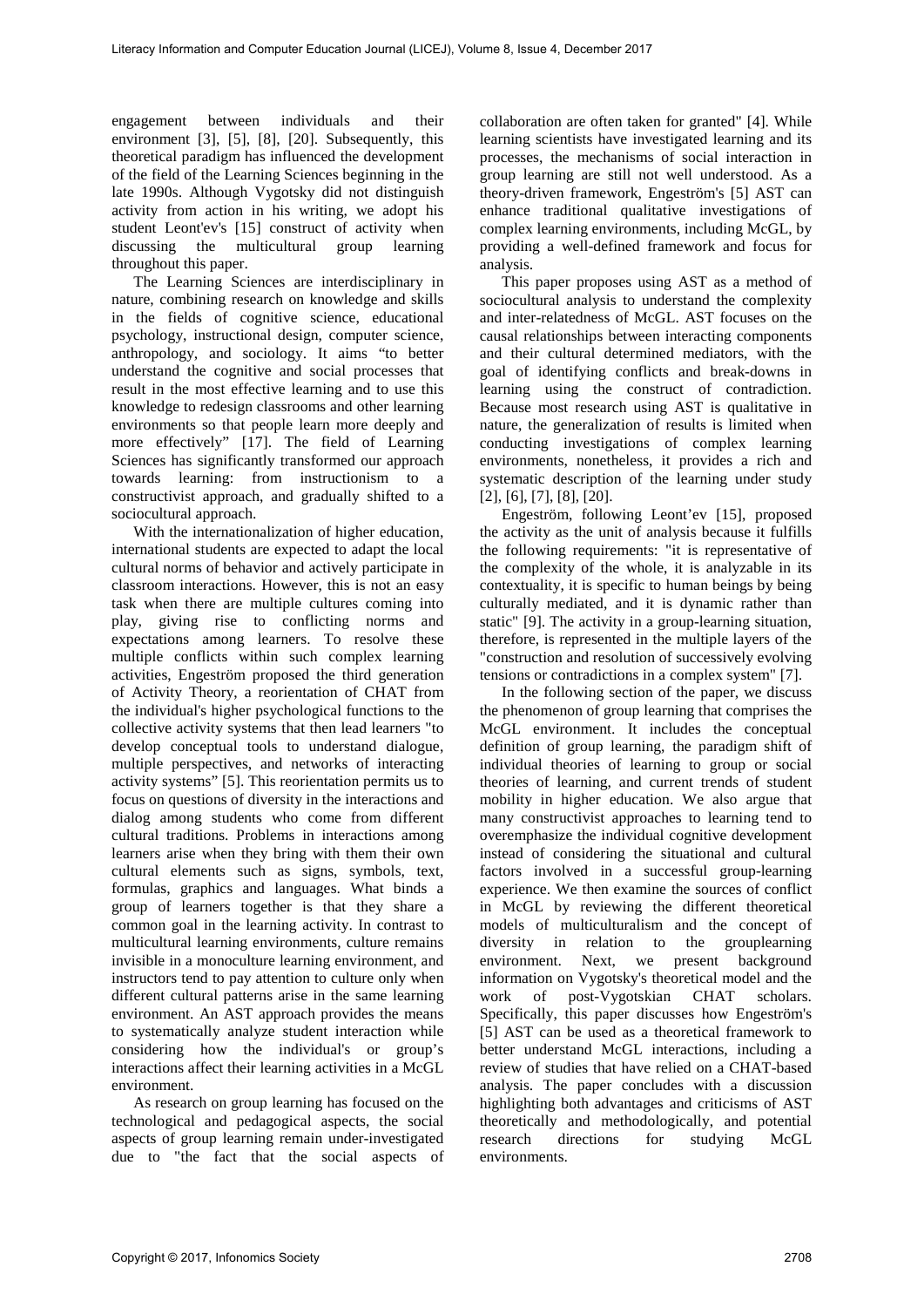# **2. Group Learning**

Group learning has been defined as "a collection of persons who are emotionally, intellectually and aesthetically engaged in solving problems, creating products and meaning making - as assemblage in which each person learns autonomously and through the ways of learning of others" [4]. This definition includes several types of group learning that involve either face-to-face or online interactions with two or more participants such as collaborative, cooperative, team or transformative learning. Members of the group are expected to develop problem solving, interpersonal, and communication skills that are beneficial and meaningful for operating successfuly in a community. As group learning has been shown to be an effective approach in helping students to learn [1], [4] previous studies have addressed the dynamics of group learning to better understand decision-making behavior, group formation, adapting learning styles, group motivation, performance, group cohesion and cooperative structures. However, Hoover and Hashim [12] argued that it can only be considered to be group learning when the members see themselves as a unit or system, working with each other to achieve a common goal or understanding. The AST approach provides a means to systematically analyze students' interactions while considering how the individual's or group's interactions affect their learning in a McGL environment.

Many educational studies (e.g., [10], [11], [17], [20]) have emphasized the importance of developing deeper conceptual understanding as opposed to rote learning. Through group-based activities, members of the group are able to construct a deeper understanding of the subject matter and improve their thinking skills through thought-provoking multiple interpretations, and conflict negotiation. This interaction can only occur when two or more members of the group are engaged in dialogical processes, collectively building a body of knowledge and publically sharing their understanding. This coconstruction of knowledge depends on members of the group sharing a common understanding of performing tasks, achieving aims, establishing roles and developing rules through negotiation or dialog. However, this approach assumes that group members share a common understanding of these processes; this sharing becomes complex when there are differences in cultures, beliefs and practices among members of the group.

# **3. Multiple Group Learning**

The transition from individual cognition to a group or social approach of learning has its roots in Hegel, who divided theories and philosophies of knowledge into two groups: individual-oriented approach and social-oriented approach [12]. The individual-oriented approach assumed that knowledge construction and mental representation are "developed in individual's mind, so that cognition and learning are still treated as a function of an individual mind" [17]. On the other hand, socialoriented theories emphasized that learning was the development of processes and relationships within the community in which individuals participated. Although both approaches are aimed at better understanding human learning, these forms of classification rely on two different epistemologies which determine how learning should be approached and analyzed.

Influenced by Descartes's works on the relationship between the mind and thinking processes, empiricism emphasized acquisition of knowledge based on an individual's mental reasoning which ultimately led to idea of instructionism in learning. Empiricists focused on observable content-based analysis for evidence of student learning. These approaches viewed education as a set of procedural rules that guided instructors to achieve well-defined student outcomes. The principles of instructionism developed through emphasis on teaching and learning-based rules, with the measurement of end results as evidence of student performance.

A different tack was taken by viewing cognition as the essential function of individual human learning. Kant argued that human understanding and evidence needed to be combined in order to determine whether learning had occurred. Kant's notion led to Piaget's model of constructivism in learning as Piaget believed that human learning consisted of learners actively constructing schemas in order to make sense of their world. Piaget's ideas shifted away from a purely empiricist approach by considering language, the real-world situation, and the development of cognitive abilities in the learner's construction of knowledge.

Vygotsky [19] argued that cognitive development in children might be limited at particular age, however, "with the help of social interaction, such as assistance from a mentor, students can comprehend concepts and schemas that they cannot know on their own." To better describe how learners acquired these concepts and schemas, Vygotsky [19] coined the term zone of proximal development (ZPD). ZPD is "the distance between the actual developmental level as determined by independent problem solving and the level of potential development as determined through problem solving under adult guidance or collaboration with more capable peers," (p. 86). Thus, it is not through individual mental activity that the learner acquires new schemas and concepts, but rather through social activity with mentors or teachers.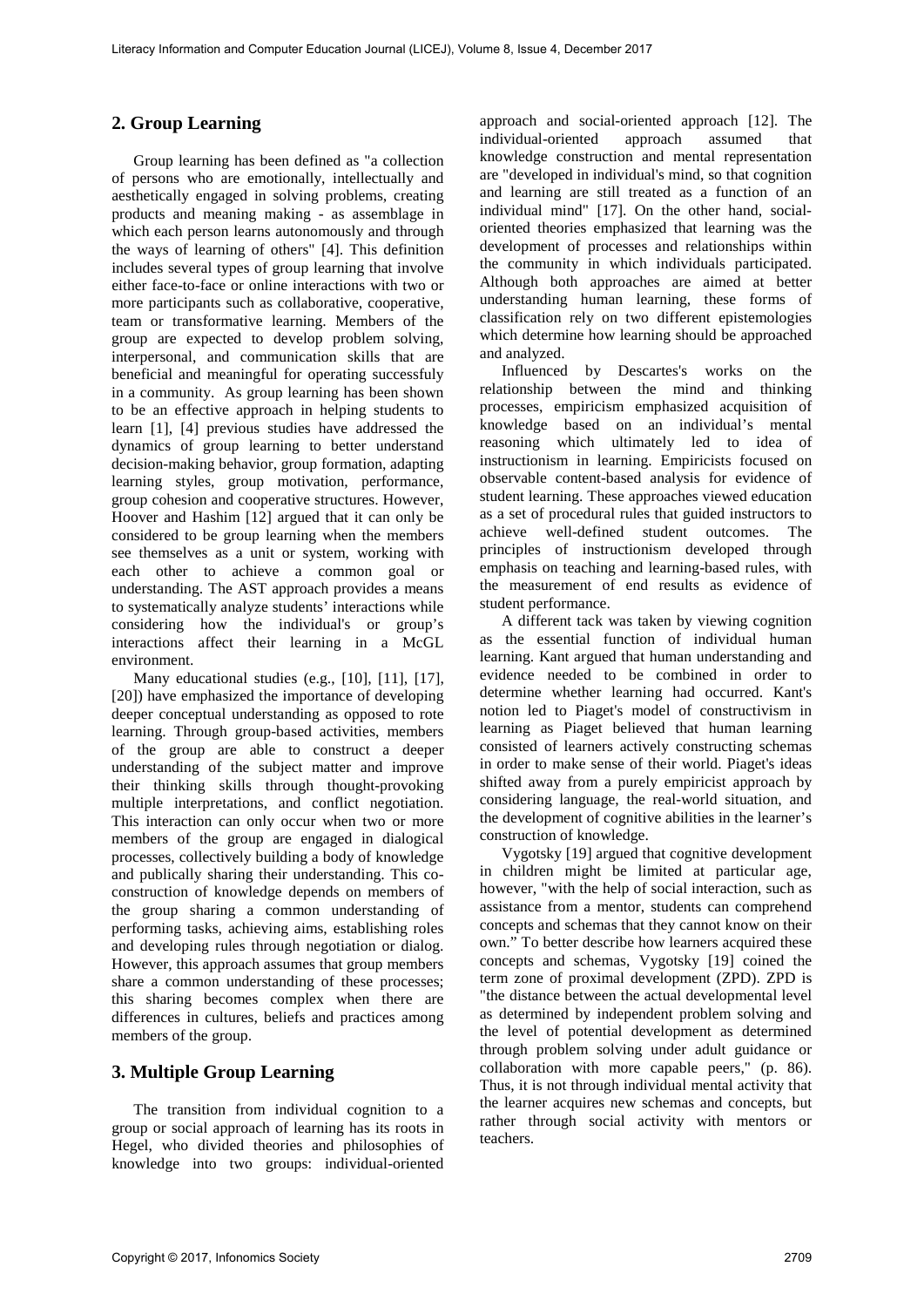Vygotsky emphasized that social interactions are the means of intellectual development through semiotic meditation within a specific sociocultural context. With a strong influence from Vygotsky's and his student Leont'ev's, work, Engeström [5] proposed AST as a descriptive theoretical framework for understanding the multiple interactions, dialog and conflicts (or contradictions) that arise in complex learning situations. To better understand group learning paradigm, Dillenbourg et al., [4] categorized three different theoretical perspectives within the Vygotskian tradition: the socio-constructivist, sociocultural and shared cognition approaches. The socialconstructivist approach as argues that "...it is above all through interacting with others, coordinating his or her approaches to the reality with those of others that the individual masters new approaches" [13].

Socio-cultural approaches focus on "the casual relationship between social interaction and individual cognitive change" [4], taking the basic unit of analysis as the social activity. Participants in a social activity may agree, argue and come to an "appropriation" [15], [16] with other members of the group until a shared understanding is achieved. However, as proposed by many sociocultural scholars these processes need to be verified through empirical studies and supported by comprehensive theoretical methods [3], [9], [11], [20]. The complexity of group learning becomes more sophisticated due to the mobility of diverse students, internationalization in higher education, and world economic policies. Thus, it increases the multicultural composition of group learning that then leads to the formation of McGL.

# **3.1. Multicultural Dialog**

In most Vygotskian studies, the words culture and cultural have been associated with the words society, social and societal [3], [14] in order to provide a wider scope for research in areas of cultural diversity, ethnicity, social class and multiculturalism. Although, there is rarely consensus between North American and Russian scholars in interpreting the term social-cultural, Cole [3] has provided several definitions of culture that have been accepted and used by many sociocultural scholars.

Sociocultural scholars have seen culture as a bridge between members of the group and their environment [2], [11], [12], [14], [18]. The concept of culture helps members of the group construct a shared understanding through social interaction and negotiation. Göncü and Gauvain [10] defined culture as "a system of knowledge, beliefs, behaviors and customs that shared by members of an interacting group to which members can refer and that serve as the basic of further interaction" (p. 18). They also claimed that the shared social-cultural norms lead to co-construction of knowledge when

members of the group are expected to participate in an adaptive process while negotiating differences. This resultant shared understanding of cultural differences, and newly negotiated norms, that develops over time, encourages a more successful group interaction that establishes a new set of rules for the sepcific social context.

## **4. Engestrom's Activity System Theory**

Vygotsky proposed a theory of learning, introducing the concept of tool mediation (see Figure 1) to better describe the relationship between a human learner (the subject) and the target of learning (the object). The learning process is seen as a complex activity that is mediated using tools, situated within the learner's society or culture as it had evolved historically, and not simply within the individual mind [5], [6], [7], [14], [15]. The mediated activity could be established by watching, by listening or by becoming involved in a joint activity [8]. The Vygotskian model of tool-mediated activity focused on the use of cultural tools and signs, including language, as mediators in order to explain the semiotic processes that enable the development of human consciousness through participation in activities. Vygotsky also argued that psychologists needed to develop a unified framework that supports the objective study of human consciousness and therefore he was interested in identifying methods that could objectively study and explain human activities [5], [8], [15]. Vygotsky's mediated action triangle [19] consists of a subject (the learner), an object (the learning goal), and meditational artifacts or tools, which can be either concrete or symbolic. The components stand in dialectical relationship whereby each affects the others and the activity as a whole. The triangular representation of mediated activity is an attempt to explain human learning in a way that does not



Figure 1. Vygotsky's mediated action triangle (1978)

rely on dualistic associations such as stimulusresponse [16]. The mediated activity involves both artifacts (concrete tools) and signs (psychological tools) to develop the formation of individual consciousness that helps the subject make meaning of the world [14], [15]. Vygotsky called this process,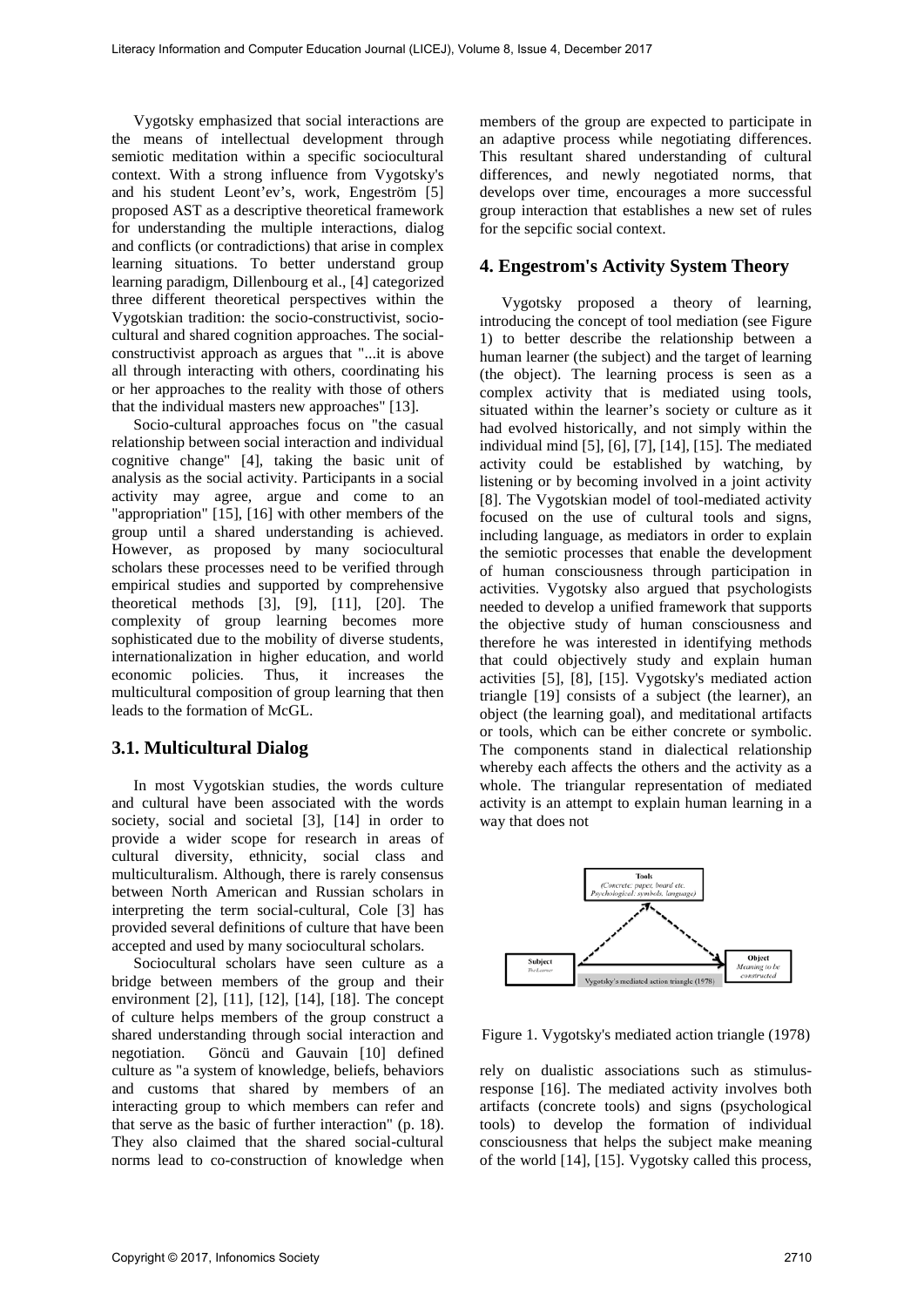by which a learner (subject) constructs an understanding based on their experience with a social activity, internalization. However, the concept has been criticized because "it is based on a dualistic language, which is contradictory to how he explained mediated action and it can over simplify mediated action into an input and output process" [20]. By conceptualizing internalization as a theoretical construct within the Vygotskian model of toolmediated action, the study of activity became too person-centered and did not adequately address either the cultural dynamic, both of which are central to understanding McGL.

Due to the multiple interactions in McGL, we argue that Vygotsky's meditational model is not sufficiently elaborated to deal with the complexity of interactions, dialog, and problem-solving strategies that occur due to the learners' differences in culture, practices and beliefs. However, it is important to acknowledge that: (a) Vygotsky's meditational model is the basis of activity systems theory, and (b) the concept of activity from a CHAT perspective includes both observable experiences and mental activities [9], 18].

Leont'ev's second generation of activity theory moved beyond Vygotsky's individually focused to the community-based activity [15]. He provided a clear distinction between object-oriented activity and goal-directed actions. He concluded that "activity is thus not a reaction or a totality of reactions, but rather a system possessing structure, inner transformations, conversations, and development", (p. 10). Leont'ev's activity theory broadened the scope of Vygotsky's mediated action by introducing human activity as the unit of analysis to better understand the interaction among subject, object, motivation, action, goals, socio-historical context, and the consequences of the activity [7], [10], [15]. Leont'ev distinguished activity from actions and operations in that an activity involved the transformation of the object. Actions are conscious, tool-mediated and goal-oriented, whereas operations are routinized and therefore unconscious components of action subject to concrete conditions. He also conceptualized operations as "the methods for accomplishing actions" (p. 65). Activity, on the other hand, was distinguished by its object or purpose. Human activity, Leont'ev [15] argued, "does not exist except in the form of action or a chain of actions. If the actions that constitute activity are mentally subtracted from it then, absolutely nothing will be left of activity" (p. 64). Thus, an activity can always be defined uniquely by its object.

On the other hand, goal-directed actions are often seen as too person-focused and have less of a collective consequence to the community-based activity [15]. To better describe this communitybased activity, Engeström added rules, community and division of labor [5] to the bottom of Vygotksy's

triangle (see Figure 2) as the socio-historical (cultural) components of mediated action in order "to move away from previous methods that were too person-focused or too goal-directed" [20]. The additional components guide the subjects on appropriate actions and acceptable interactions with other community members. The inclusion of cultural components in AST can serve as a framework for analysis that allows us to study the cultural issues (including conflicts and contradictions) in a natural way. AST thus provides us with a theoretical framework that already includes culture as an integral component of the learning activity.

From a psychological perspective, "the work of Leont'ev and his colleagues' focused on explaining and understanding how mental and observable activity can be regarded as a unit of analysis" [20], and how the interaction within an activity affects both the individuals and their environment. Leont'ev's



#### Figure 2. Leont've community-based object-oriented activity theory (1978)

mental and observable activity can be regarded as a unit of analysis" [20], and how the interaction within an activity affects both the individuals and their environment. Leont'ev's definition of activity and methodological approach (as a single unit of analysis) helps us to explain contradictions and the negotiation processes that occur among diverse learners (the individuals participants) in McGL situations (the environment). Rather than attempting to analyze McGL as a set of students each of whom is engaged in individual mental experiences, we can explain this complex learning as a series of objectoriented activities.

We argue that the learners' diverse backgrounds and the McGL environment cannot be treated or measured as isolated elements, rather they must be seen as inter-connected, and require a theoretical framework that permits such an analysis. Leont'ev [15] further argued that the meaning-making process includes both mental and physical representations of the activity when members of the group experience a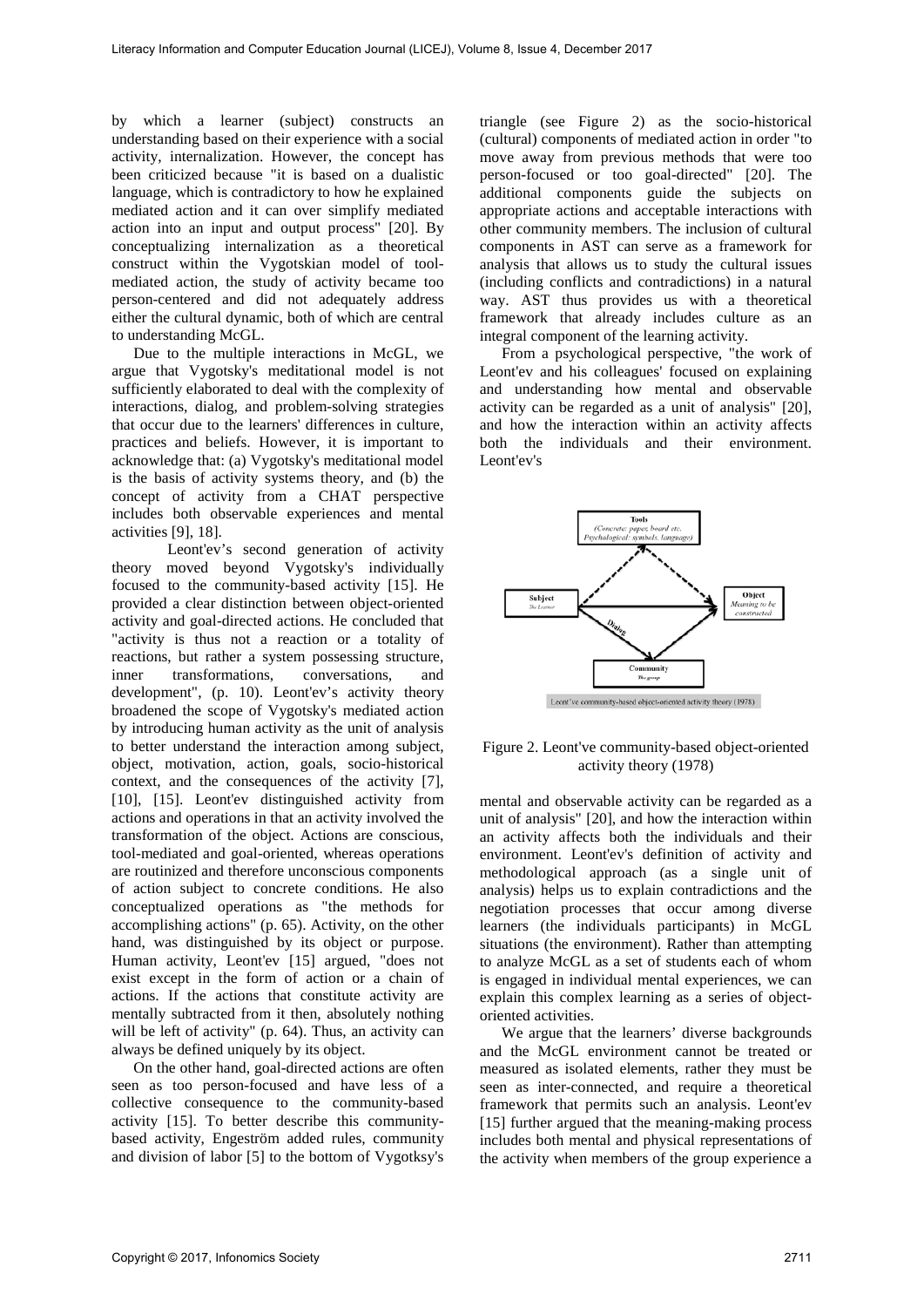series of negotiations in their goals and motives throughout the activity. Since the members of a McGL group come from different cultural groups, with different practices and beliefs, we further argue that the activity itself produces cultural formations within its own structures [3], [8], [9]. Once an activity is well negotiated and successfully accomplished, it becomes a robust and enduring tool that the group members can use in other learning activities.

Engeström [5], [6], [7], [8] built on Leont'ev [15] work in developing the concept of activity as a unit of analysis. Influenced by the Vygotskian model of tool-mediation action [19], Engeström's interpretation of activity as a unit of analysis fulfilled the following demands: "it is representative of the complexity of the whole, it is analyzable in its contextuality, it is specific to human beings by being culturally mediated, and it is dynamic rather than static" [9].

Engeström added the socio-historicalconstructs of rules, community and division of labor were to Vygotsky's [19] mediated action triangle. Engeström [5], [6] and Engeström and Miettinen [8] refer to rules as both formal or informal regulations that can, in fluctuating degree, constrain the activity and provide to the subject guidance in correct or expected procedures with acceptable interactions among members of the group community. Rules regulate the subject's actions toward an object and structure the social interaction of the group. Rules refer to the norms, routines, habits and values as well as unwritten or tacit practices. Community is described as a group of people who shared a common interest in carrying out an activity. In relation to the Vygotsky's mediated-tool triangle, the subject is part of a larger community, which conditions all the other components of the system. The division of labor within an activity includes "both the relatively horizontal division of tasks and the vertical division of power, positions, access to resources, and rewards" [9].

This expanded unit is referred as an activity system [3], [5], [6], which includes both Vygotsky's tool-mediated triangle and the socio-historical components. The AST triangle diagram (see Figure 3) depicts how the three central components (the subject, the community, and the object), and the three sets of mediators (tools, rules, and division of labor) interact and rely on each other.

We argue that the integration of the concept of activity as a system provides important advantages to the study of McGL, in that it analyzes group-based learning as a social activity by examining the interactions, dialog, and problem-solving strategies that arise from the learners' different cultures, practices and beliefs.



#### Figure 3. Multicultural group learning analysis based on Engeström's activity system theory (1987)

It enhances our understanding of human activity as situated in complex and collective learning situations [5]. The internal tensions and contradictions emerge and evolve within and between each of the three components (subject, object and community) and their mediators (tools, rules, and division of labor). This provides a powerful mechanism for describing the complex transitions and transformations that occur in McGL environments.

# **5. A theoretical framework for identifying and analyzing contradictions in multicultural group learning**

The introduction of the third generation of activity theory [3], [5], [14] has sparked interest among scholars interested in analyzing learning interactions by identifying the activity as the unit of analysis [20]. However, as described above, such an activity can also trigger tensions caused by systemic contradictions especially when dealing with comples environments like McGL. In McGL, members of the group must negotiate the contradictions arising from different understandings and motives given their diverse social, cultural, and organizational backgrounds. These contradictions can directly affect the learner's ability to attain the object, or can even lead to the breakdown of the entire group activity.

However, the contradictions (conflicts and tensions) that arise in activity systems can be useful sources of analysis for better understanding of complex learning situations [8], [18], [20]. Engeström [5] argued that an activity system "is constantly working through contradictions within and between its elements. It is a virtual disturbance and innovation producing machine" (p. 11), that results in learning. In other words, it is the contradictions that reveal opportunities for creative innovations in problem-solving strategies, negotiation skills, structuring group dynamics and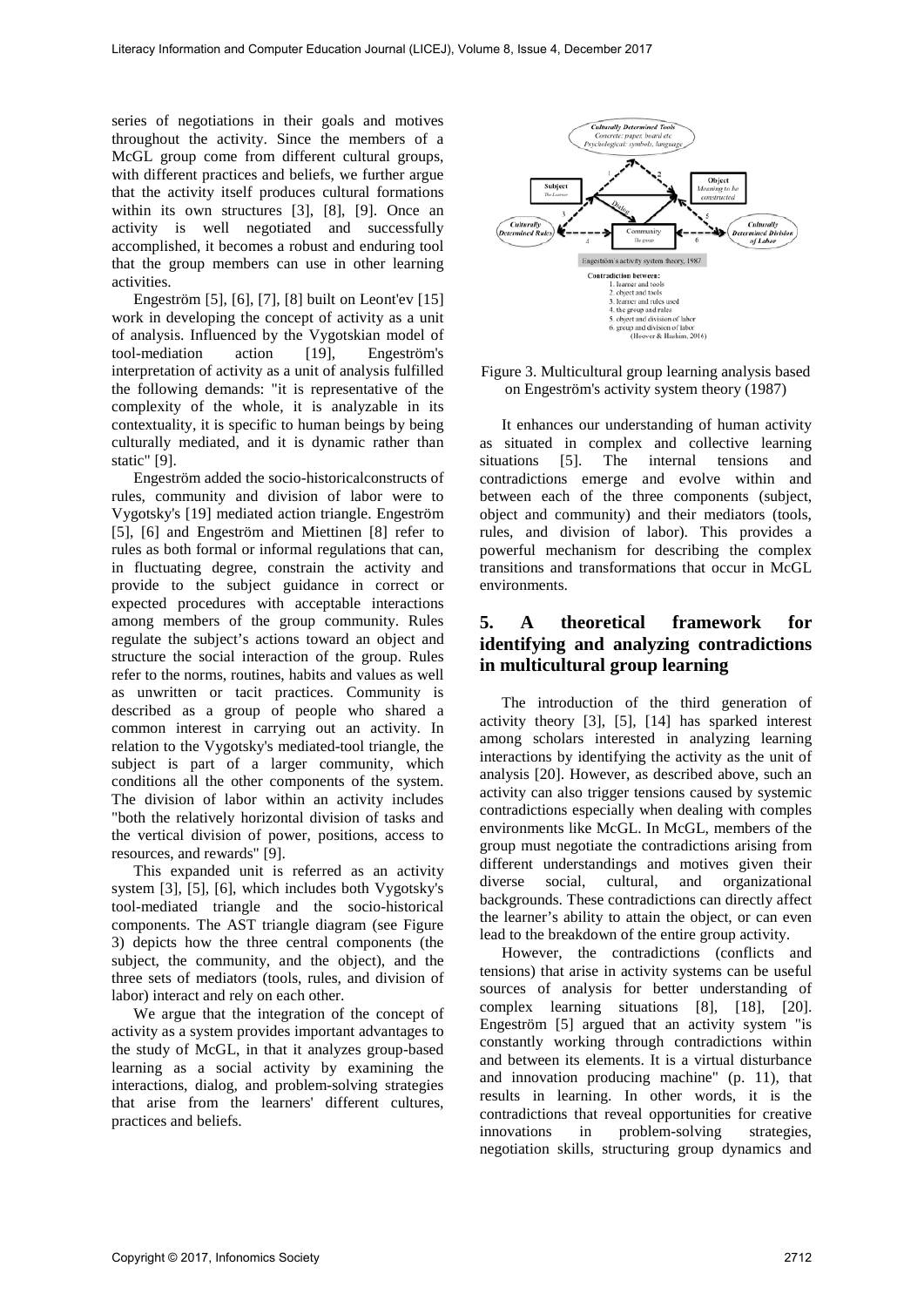enacting the activity itself. The contradictions, conflicts, and discoordinations within an activity system provide a collective mirror for those involved in the activity, helping them to identify the sources of the problems, and can suggest potential avenues for expansive change [5], [6], [14]. AST best serves as a theoretical framework that allows researchers to better understand the cultural issues (including contradictions, conflicts or tensions) in a natural way. Since AST includes sociocultural components (tools, rules, and division of labor) as part of the learning activity, it permits easy identification and description of cultural contradictions.

In a McGL environment, with its diversity of participants, contradictions will occur in every collective activity and indicate emergent collective activity and indicate emergent opportunities for expanding the activity. Since the individual's goal-directed actions are constantly subject to change, depending on the collective activity, a small change in any one element of the activity system can cause conflicts with other elements and place group members at cross-purposes [1], [10], [11]. Foot [9] identified three types of contradictions that can affect both the activity and group dynamics of complex learning environments:

a) contradictions between and among any of the elements of the activity system;

b) contradictions between and among activity systems; and

c) contradictions between and among participants from different activity systems that have different objects and motive (pp. 71- 73).

This typology can help to better explain the multiple layers of contradictions in McGL by providing a thorough analysis of the group-based interactions, dialog, and problem-solving strategies that can occur given the learners' differences in culture, practices and beliefs. It also provides a clear framework for how to analyze and identify themes in the data. It is important to understand that contradictions are not failures, but rather an inherent part of the process of carrying out an activity. In most group learning environments, contradictions and tensions occur when subjects modify and reconstruct activities while, at the same time, adapt to the current environment they are dealing with. As noted by Foot [9], "contradictions are not points of failure or deficits in the activity system in which they occur", (p. 66), rather, contradictions can serve as an impetus for modifying the activity by transforming the learners' understanding, learning and practices. Kuutti [13] argued that:

*"Contradictions manifest themselves as problems, ruptures, breakdowns, and clashes. Activity theory sees contradictions as sources of development; activities are virtually always in* 

#### *the process of working through contradictions", (p. 34).*

The evolution of an activity system occurs when members of community act to modify, adapt, resolve or transcend the system's contradictions. The process of identification and resolution of contradictions is a source of knowledge for co-construction that emerges in a pattern that Engeström [7] referred to as the 'expansive cycle' that reshapes the activity for the learners.

In McGL situations, the contradictions, conflicts and discoordinations provide opportunities for the activity's expansion because these disagreements provoke collective epistemic actions that lead to the co-construction of new knowledge among co-construction of new knowledge among participants. The entire process of negotiating contradictions involves questioning, analyzing, modeling, examining, implementing, reflecting and consolidating an activity within a specific cultural context [8], [18], [20]. This negotiation of contradictions is a dynamic process that reflects the capacity of an activity to develop rather than simply function in a fixed and static mode.

However, contradictions that do not lead to negotiation may lead to failure of the activity. As the source for co-construction of knowledge, contradictions, tensions or disagreements should be understood as illuminative hinges that can open new vistas of understanding [9]. Contradictions, tensions or disagreements are not just obstacles to overcome or problems to be fixed in order to transform the object in achieving the desired learning outcome. Engeström [5] also associated the concept of contradictions with the concept of "zone of proximal development" [19] by linking the area between an activity system's present and foreseeable future, " [an]... area between actions embedded in the current activity with its historical roots and contradictions, the foreseeable activity in which the contradictions are expansively resolved, and the foreseeable activity in which the contradictions have led to contraction and destruction of opportunities" [7]. In other words, contradictions and tensions can encourage development, stunt development, or become the reason for co-construction of knowledge within complex learning environments.

In group learning environments, contradictions and tensions are resolved when subjects modify and re-construct new activities while, in the same time, adapting to the current environment. This cycle of learning actions provides potential avenues for expansive change in the learning activity. For example, in a McGL setting, participants with different backgrounds might question, critique or even reject the ideas presented due to the individual's speaking style. The term contradiction indicates "a misfit within elements [of an activity system], between them, between different activities, or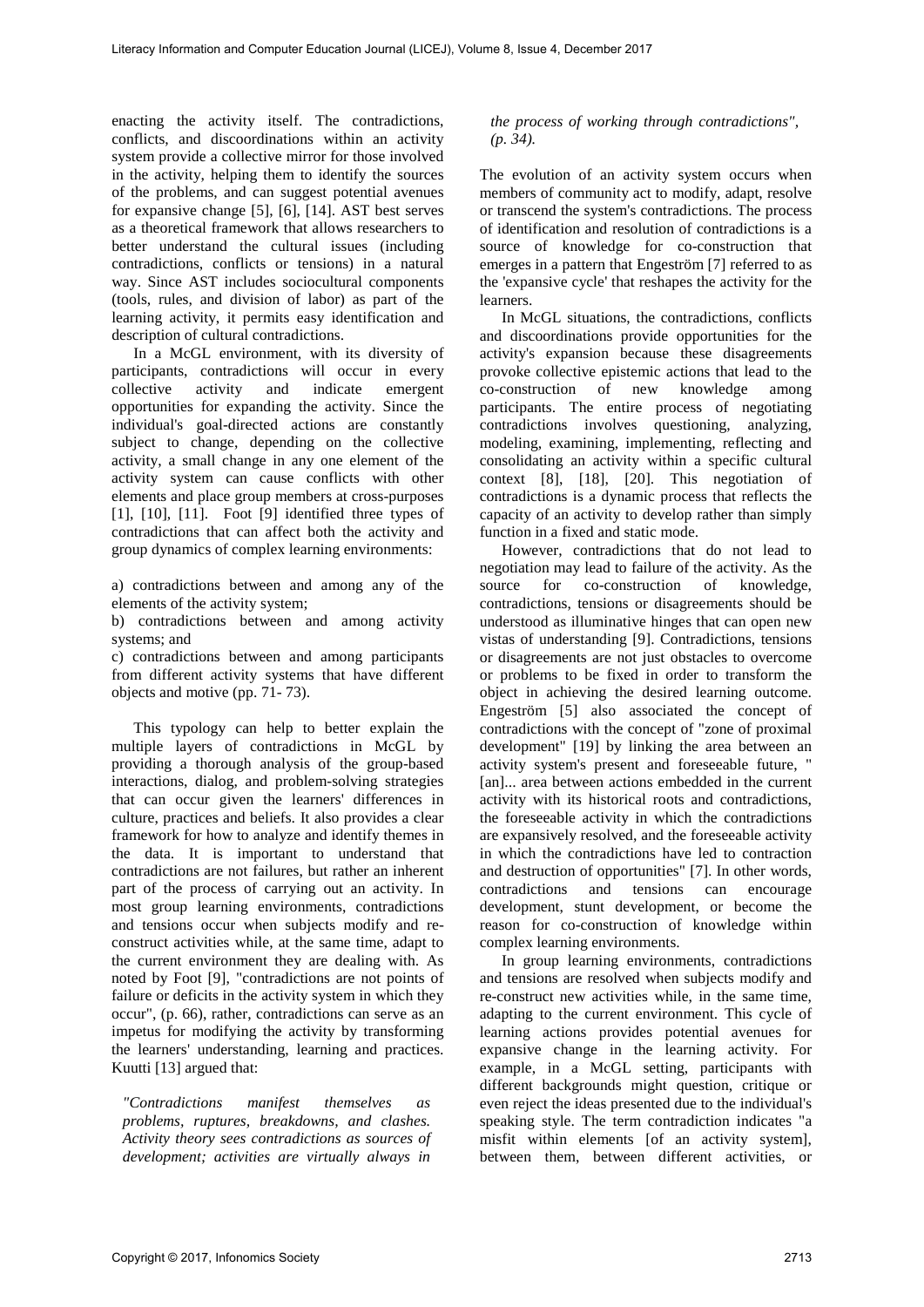between the different developmental phases of a single activity", [13]. By negotiating these contradictions, the participants can consolidate the outcomes into a new and stable form of practice or understanding. The process can go through several iterations until members of the group are satisfied with the desired outcome.

In some cases, as suggested by Yamagata-Lynch [20], the activity may break down completely and the subject may not be able to attain the object. By identifying the contradictions and understanding the process of negotiation as a source for co-construction of knowledge, we can better understand how cultural contradictions and tensions can drive transformations, which can result in the acquisition of schemas and skills which learners can then apply to future learning activities.

## **6. Implications of AST for McGL**

The main advantage of using Engeström's AST in qualitative research is that this theory-based method can help researchers make sense of complex realworld and dynamic data sources in a manageable and meaningful manner. According to Barab et al., [2] Engeström [5], [6] and Yamagata-Lynch [20], AST provides a new method to extract meaningful information from massive and complex qualitative data sets without losing the richness of the data. In the context of McGL, an AST analysis helps the researcher conceptualize how multiple interactions can cause systemic contradictions within learning activities. An AST approach recognizes the complex nature and interaction of the elements in a learning situation, and provides a rigorous methodology for studying them without decomposing them into separate, isolated elements.

Importantly for the study of McGL, AST does not view cultural components as intrusions to the learning situation, but rather they are inherent to it. In the AST framework, members of the community are situated within a specific cultural context, and everything they do is shaped by and draws upon their own cultural values and resources. The term activity refers to what people do together, and is modified by the cultural context. Kozulin et al., [14] made this clear, "the issues of culture and learning have been inseparable for centuries for the simple reason that one of the main goals of learning is the transmission of culture from generation to generation" (p. 15). McGL produces new conflicts, contradictions, tensions, solutions, procedures, and systemic transformations in the group-learning environment.

AST provides a framework for describing and coding the contradictions that can arise in McGL environments. As can be seen in Figure 3, contradictions can be described as occurring between the three central components and their culturally determined mediators in six ways: between the (a)

learner and tools (language and artifacts), (b) object and tools, (c) learner and rules used; (d) group and rules used, (e) group and the division of labor, and (f) object and the division of labor [12]. The greatest benefit of AST to researchers of multicultural group learning is the natural inclusion of culture in the mediators (tools, rules, division of labor) within a learning activity. Rather than seeing cultural issues as an intrusion into learning, AST sees them as inherent in the learning process. The tools, rules, and division of labors are necessarily culturally bound, even if the subject, community and object are not.

Engeström's AST can provide a richly descriptive answer to the question: Why and how diverse learners negotiate (or fail to negotiate) contradictions in McGL environment. Foot [9] noted, AST "is a heuristic framework for asking important questions that other theories may not address so clearly and for seeing relationships among those questions that may guide design and evaluation" (p. 66) for studies of complex learning environments. AST is based on three core assumptions: a) humans act collectively, learn by doing, and communicate in and through their actions, b) humans make, employ, and adapt tools of all kinds to learn and communicate, and c) the community is central to the process of making and interpreting meaning - and thus to all forms of learning, communicating, and acting. Learning activities are understood to be "a special kind of human activity developed in the course of societal development as an important aspect of human culture that has to be appropriated by individuals in order to be used, then, for concrete learning goals that depend on learning motives, objects and conditions" [11].

Based on this understanding, we argue that AST is the ideal theoretical framework for describing, understanding, and analyzing the complex interactions and relationships in McGL in which diverse learners are involved in a shared learning activity. As a method of analysis, Engeström [6] argued that it is "a strong candidate for such a unit of analysis in the concept of object-oriented, collective, and culturally mediated human activity, or activity system", (p. 9). The tensions and contradictions that might arise in an activity in McGL can be seen as a motive force of change and development that then produces the desired co-construction of knowledge.

Since McGL relies on members of a group who share a common understanding within a specific context of community (on tasks, aims, roles, rules, and tools) through negotiations or dialog [3], [5], [14], we claim that AST is the most comprehensive theory-driven framework to understand these multiple complex interactions. In many learning theories, individual action is regarded as the unit of analysis and the key to understanding human functioning. The orienting function of goals and plans, the sequential structure, and the levels of regulation of actions has received a great deal of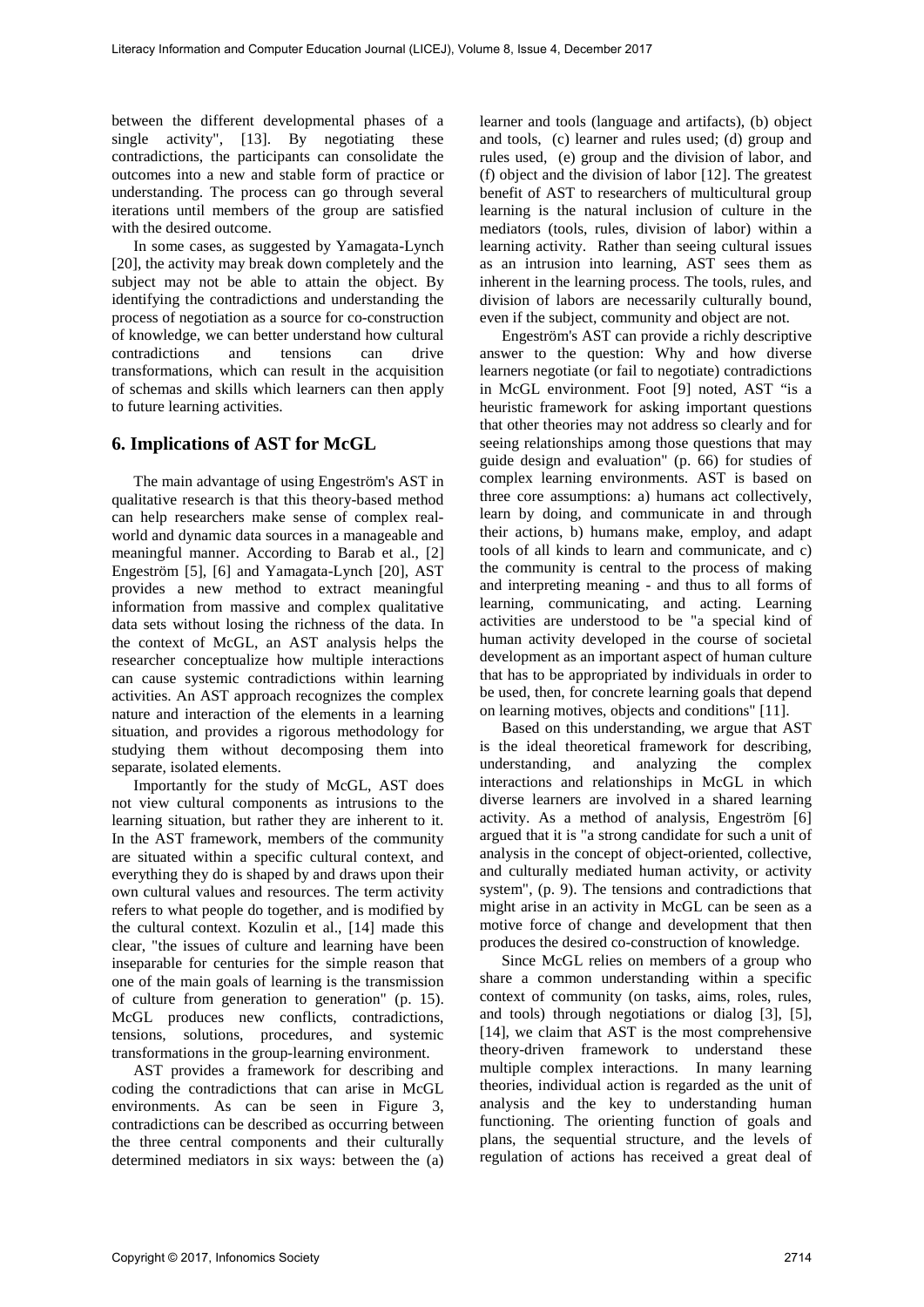attention. But these theories have difficulty in accounting for the socially distributed or collective aspects of learning, as well as the culturally mediated aspects of purposeful human behavior [7].

AST has much to contribute to the ongoing multidisciplinary field of interest in cultural practices and co-construction of knowledge. Activity system analysis is a "methodology that spawned from CHAT that can be valuable for qualitative researchers and practitioners who investigate issues related to real-world complex learning environment" [20]. AST further provides a rigorous and systematic framework for studying the influences of culture on student learning.

# **7. Conclusion**

The number of international students in North American universities has increased significantly over the last several decades. Although both international and foreign students are expected to adapt to the local cultural norms of behavior and interaction, the extent to which these adaptations are happening remains unclear. This paper proposes using Engeström's Activity System Theory (AST) as a framework for the analysis of multicultural group learning (McGL). AST can best describe the realworld learning situation of multicultural group learning and identify the solutions resulting from students' negotiation of contradictions. By applying AST, researchers are able to identify and describe the contradictions that multicultural learners face, as well as the negotiation processes learners use to resolve them. As a first step, we propose a framework for analyzing contradictions in McGL as occurring between the three core components and their culturally determined mediators: (a) the learner and tools (language and artifact), (b) object and tools, (c) learner and rules used, (d) the group and rules used, (e) group and division of labor, and (f) object and division of labor.

The use of AST provides researchers with a rigorous, theory-based framework for identifying and analyzing the multiple interactions, dialog, and problem-solving strategies that occur in multicultural settings, in a way that naturally takes into account the learners' diversity of cultures, practices and beliefs.

### **9. References**

[1] Astin, A., W. (1993). Diversity and multiculturalism on the campus: How are students affected?", Change, 25(2), 44–49.

[2] Barab, S. A., Barnett, M., Yamagata-Lynch, L., Squire, K., & Keating, T. (2002). Using activity theory to understand the systemic tensions characterizing a

technology-rich introductory astronomy course. Mind, Culture,and Activity, 9(2),76. doi: 10.1207/S15327884 MCA0902\_02.

[3] Cole, M. (1996). Cultural Psychology: A Once and Future Discipline. Cambridge, MA: Harvard University Press.

[4] Dillenbourg, P., Baker, M., Blaye, A. & O'Malley, C. (1996). The evolution of research on collaborative learning. In E. Spada & P. Reiman (Eds). Learning in Humans and Machine: Towards an interdisciplinary learning science. (pp. 189-211). Oxford: Elsevier.

[5] Engeström, Y. (1987). Learning by expanding: An activity-theoretical approach to developmental research. Helsinki: Orienta-Konsultit Oy. Retrieved November 30, 2016, from http://lchc.ucsd.edu/MCA/Paper/Engestrom/ expanding/toc.htm.

[6] Engeström, Y. (2000). Activity theory as a framework for analyzing and redesigning work. Ergonomics, 43(7), 960–974. doi: 10.1080/001401300409143.

[7] Engeström, Y. (2001). Expansive learning at work: Toward an activity theoretical conceptualization. Journal of Education and Work, 14(1), 133–156. doi: 10.1080/13639080020028747.

[8] Engeström, Y., & Miettinen, R. (1999). Introduction. In Y. Engeström, R. Miettinen, & R.-L. Punamaki (Eds.), Perspectives on activity theory (pp. 1–16). New York, NY: Cambridge University Press.

[9] Foot, K. A. (2001). Cultural-Historical Activity Theory as Practical Theory: Illuminating the Development of a Conflict Monitoring Network. Communication Theory, 11(1), 56-83.

[10] Göncü, A. & Gauvain, M. (2010). Sociocultural Approaches to Educational Psychology: Theory, Research, and Application. in press, In K. Harris, J. Brophy., G. Sinatra, & J. Sweller (Eds.). American Psychological Association. Educational Psychology Handbook: Psychology Contributions to Education. 1-56.

[11] Gurin, P., Dey, E. L., Hurtado, S., & Gurin, G. (2002). Diversity and Higher Education: Theory and Impact on Educational Outcomes. Harvard Educational Review, 72 (3). 330-366.

[12] Hoover, M.L. & Hashim, M.H. (2016). The Epistemology of Hegel: An Underlying Approach to Learning. International Journal for Cross-Disciplinary Subjects in Education 7 (3), 2830-2835. doi: DOI: 10.20533/ijcdse.2042.6364.2016.0385

[13] Kuutti, K. (1996). Activity theory as a potential framework for human-computer interaction research. In B. A. Nardi (Ed.), Context and consciousness (pp. 17-44). Cambridge, MA: MIT Press.

[14] Kozulin, A., Gindis, B., Ageyev, V., & Miller, S. (2003). Vygotsky's educational theory in cultural context. Cambridge, England: Cambridge University Press.